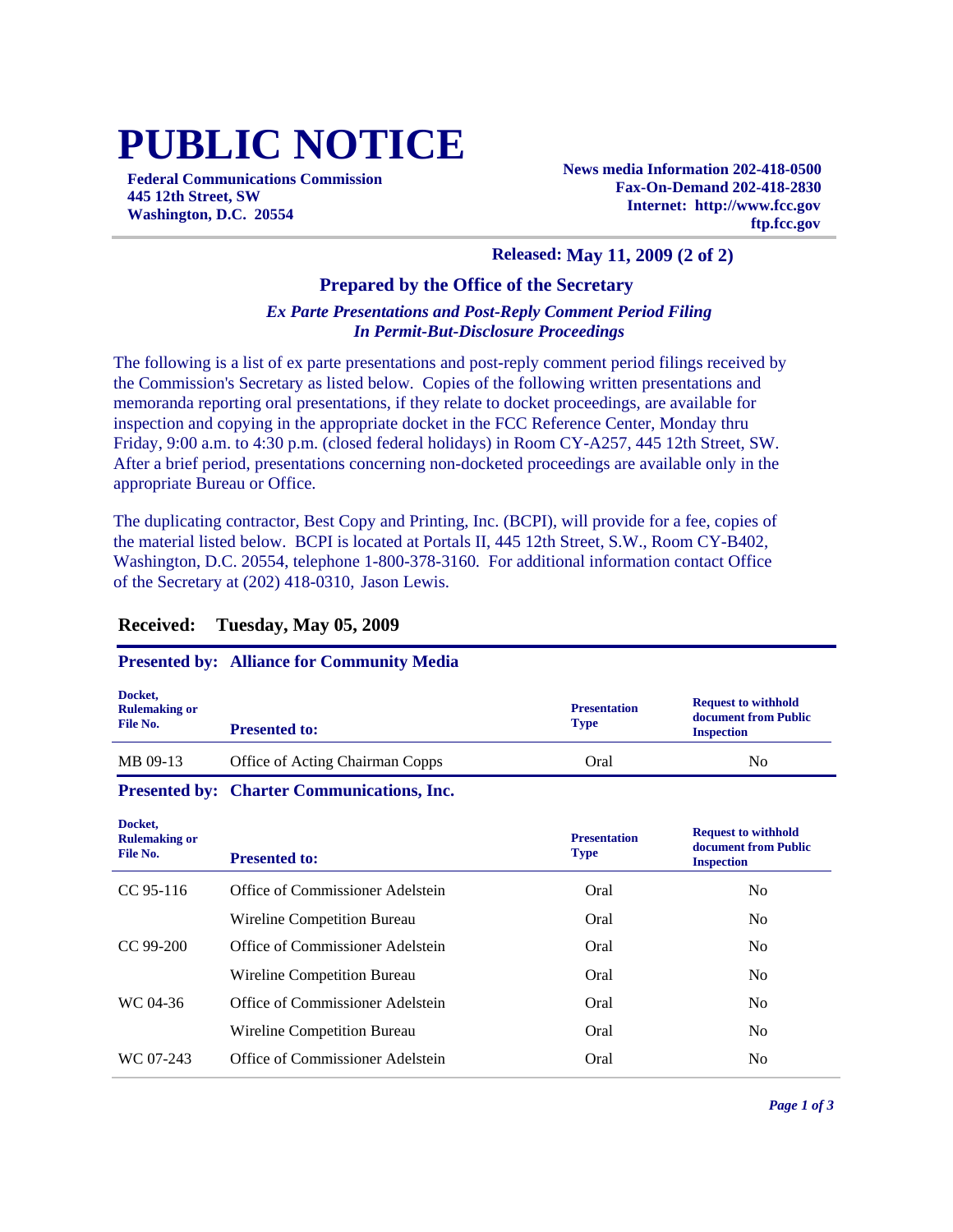| WC 07-243                                   | Wireline Competition Bureau                                                  | Oral                               | N <sub>o</sub>                                                          |
|---------------------------------------------|------------------------------------------------------------------------------|------------------------------------|-------------------------------------------------------------------------|
| WC 07-244                                   | Office of Commissioner Adelstein                                             | Oral                               | N <sub>0</sub>                                                          |
|                                             | Wireline Competition Bureau                                                  | Oral                               | N <sub>0</sub>                                                          |
|                                             | Presented by: Cox Enterprises, Inc.                                          |                                    |                                                                         |
| Docket,<br><b>Rulemaking or</b><br>File No. | <b>Presented to:</b>                                                         | <b>Presentation</b><br><b>Type</b> | <b>Request to withhold</b><br>document from Public<br><b>Inspection</b> |
| WC 07-244                                   | Office of Acting Chairman Copps                                              | Oral                               | N <sub>0</sub>                                                          |
|                                             | Office of Commissioner Adelstein                                             | Oral                               | N <sub>0</sub>                                                          |
|                                             | Office of Commissioner McDowell                                              | Oral                               | N <sub>0</sub>                                                          |
|                                             | Presented by: Embarq, et al.                                                 |                                    |                                                                         |
| Docket,<br><b>Rulemaking or</b><br>File No. | <b>Presented to:</b>                                                         | <b>Presentation</b><br><b>Type</b> | <b>Request to withhold</b><br>document from Public<br><b>Inspection</b> |
| WC 08-238                                   | <b>Acting Chairman Copps</b>                                                 | Oral                               | N <sub>0</sub>                                                          |
|                                             | <b>Presented by: Entravision Communications Corporation</b>                  |                                    |                                                                         |
|                                             |                                                                              |                                    |                                                                         |
| Docket.<br><b>Rulemaking or</b><br>File No. | <b>Presented to:</b>                                                         | <b>Presentation</b><br><b>Type</b> | <b>Request to withhold</b><br>document from Public<br><b>Inspection</b> |
| MB 07-57                                    | Office of Acting Chairman Copps                                              | Oral                               | N <sub>0</sub>                                                          |
|                                             | <b>International Bureau</b>                                                  | Oral                               | No                                                                      |
|                                             | Media Bureau                                                                 | Oral                               | N <sub>0</sub>                                                          |
|                                             | Office of General Counsel                                                    | Oral                               | N <sub>0</sub>                                                          |
|                                             | <b>Presented by: General Communications, Inc.</b>                            |                                    |                                                                         |
| Docket,<br><b>Rulemaking or</b><br>File No. | <b>Presented to:</b>                                                         | <b>Presentation</b><br><b>Type</b> | <b>Request to withhold</b><br>document from Public<br><b>Inspection</b> |
| WC 07-244                                   | Wireline Competition Bureau                                                  | Oral                               | N <sub>0</sub>                                                          |
|                                             | <b>Presented by: Independent Telephone &amp; Telecommunications Alliance</b> |                                    |                                                                         |
| Docket,<br><b>Rulemaking or</b><br>File No. | <b>Presented to:</b>                                                         | <b>Presentation</b><br><b>Type</b> | <b>Request to withhold</b><br>document from Public<br><b>Inspection</b> |